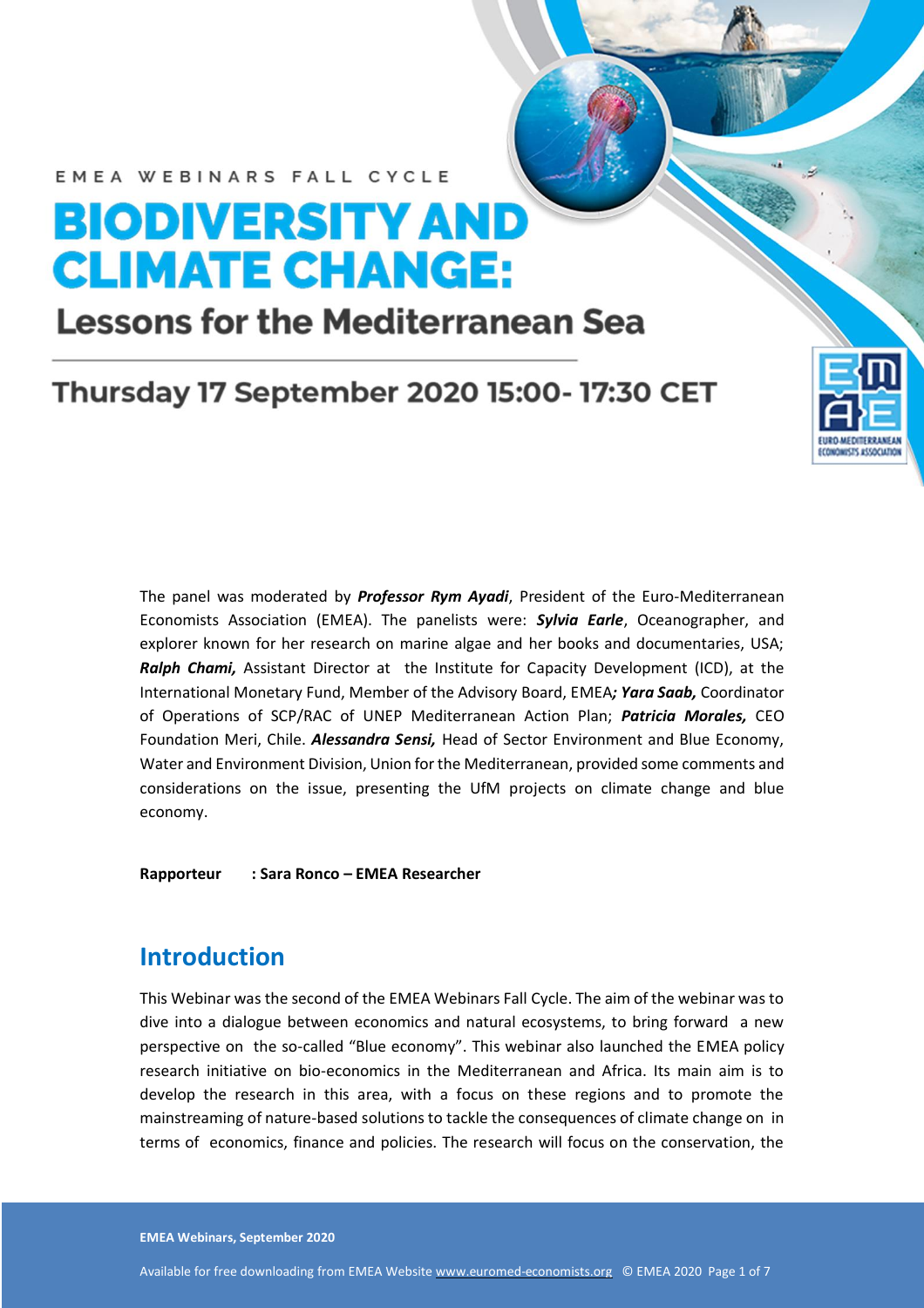#### **BIODIVERSITY AND CLIMATE CHANGE: Lessons for the Mediterranean Sea**

protection and the contribution of nature ecosystems whilst making the value of economics and finance more sustainable. This research will be in line with the [EMEA TRIS development](https://euromed-economists.org/download/blue-transition-policy-roadmap-towards-transparent-responsible-inclusive-and-sustainable-tris-development-in-the-mediterranean/)  [model approach.](https://euromed-economists.org/download/blue-transition-policy-roadmap-towards-transparent-responsible-inclusive-and-sustainable-tris-development-in-the-mediterranean/)



### **Panelist Presentations**

**Ms. Silvia Earle:** She started by underlining that the existence of humankind would not be possible without the other living species on earth and that humans should care more about all the different species and the whole of nature. The other living creatures could not have the knowledge that enables us to understand that we must take care of the rest of earth's keepers. She stated that the ocean is not just water but is alive. Putting the focus on climate change, she stressed the importance of understanding and teaching the carbon cycle at the early stage of schooling. Carbon is one of the most common elements in the universe; we are all carbonbased units. CO2 and water are fundamental for all living creatures on earth, and we have the knowledge and the capacity to be conscious and aware about who we are, from where we come from and, most importantly, where we might go. We have used life as a product (from lands to animals). She, therefore, stressed that, differently from the past, now we can calculate our impact and our prosperity. Around the year 1800, our population reached 1 billion, 220 years later we are eight-times that number, and projections are around ten times that number by 2050, at the cost of the entire planet. She said, the fact that we know and that we have the tools to assess the consequences of our actions on our support system, allow us to take steps to look at alternative ways to power our civilisation. We became the driving force in managing the planet's functioning and we have sufficient knowledge to act for the preservation and the respect of the diversity of the species and the land. She stressed that we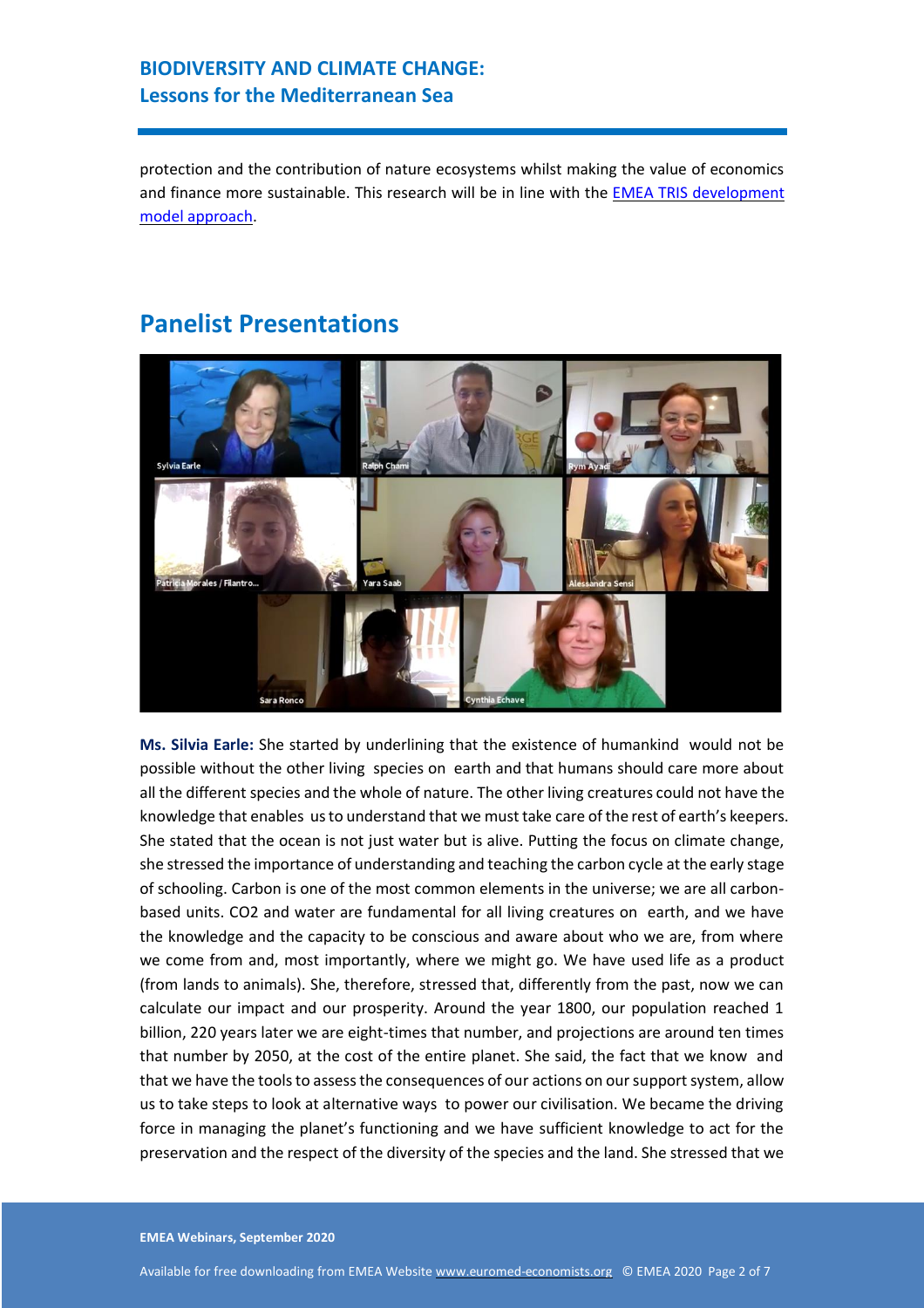all should think differently about how we treat the living planet. On this issue, she placed a particular emphasis on the oceans, where the majority part of carbon is stored by tiny creatures (phytoplankton). She observed that, in general, the process of recognising and protecting wildlife and nature has started, but that ocean life is still treated as a trading commodity with insufficient initiatives to take care of it. We are even measuring tuna and other marine species by the ton, not considering them as individual fish that are essential for our existence. She said that we now have more whales in the oceans than when she was a child, because we have understood the importance of keeping whales alive in the oceans. Yet, in her opinion, the other living creatures in the oceans are dangerously excluded from the equation. She concluded by inviting everyone to consider their impact more (collectively and individually) on the current path being taken and to think about how we can all preserve what keeps us alive, avoiding a predetermined catastrophe that, thanks to our knowledge, we can calculate and measure. We can move from a declining trend to a recovery path towards sustainability.

**Mr. Ralph Chami:** He started saying we should move from the concept of the ocean as a victim to the idea of the ocean as a champion of tomorrow. He said it is just a case of rediscovering what we used to know, but have forgotten. To build the case of the ocean economy, it is vital to ground us in science. The oceans are the lungs of the earth. Phytoplankton produces 50% of all O2, and the ocean captures 30% of all CO2 (the equivalent of 1.7 trillion trees per year and four amazon forests per year). Whales sequester carbon on their body and help capture carbon by fertilising phytoplankton, playing a critical role in the life cycle of the ocean. From a market perspective, whales contribute US\$150 billion a year to the fishing industry (only talking about wild fishing) and the whale watching industry is worth over US\$2 billion. He said that the pivotal moment for a paradigm shift for the ocean economy could be identified in the COP25, where the essential role of the ocean in mitigating climate change was recognized. We need to translate science benefit into financial benefit, that is better understood by decision-makers: bringing together minds and resources to create a vibrant ocean economy; engaging policymakers and financial markets; placing a market value on these ecosystem services; we need to translate what scientists already know into financial language that will engage the market and stakeholders. The economic value to whales has been attributed to certain factors: whales capture carbon (and there is a carbon market); whales increase tourism (and we have ticket prices for tourism); whales increase fish numbers in the sea (we have market data for the fish industry). He presented a calculation, which represents a minimum, for the value of whale services being worth US\$2 million. Where whales are still considered food, their market value is far less valuable than the one estimated for letting them live in our oceans. For finance to bite and to create an economy around this, we need policies that provide the framework to attract the finance sector. Firstly, he said, it would be essential to recognise legal rights for whales (to consider whales as public goods). The next step would be the monitoring and the enforcement for respecting their life and building a market of incentive rather than penalties, creating positive feelings amongst people. Having taken all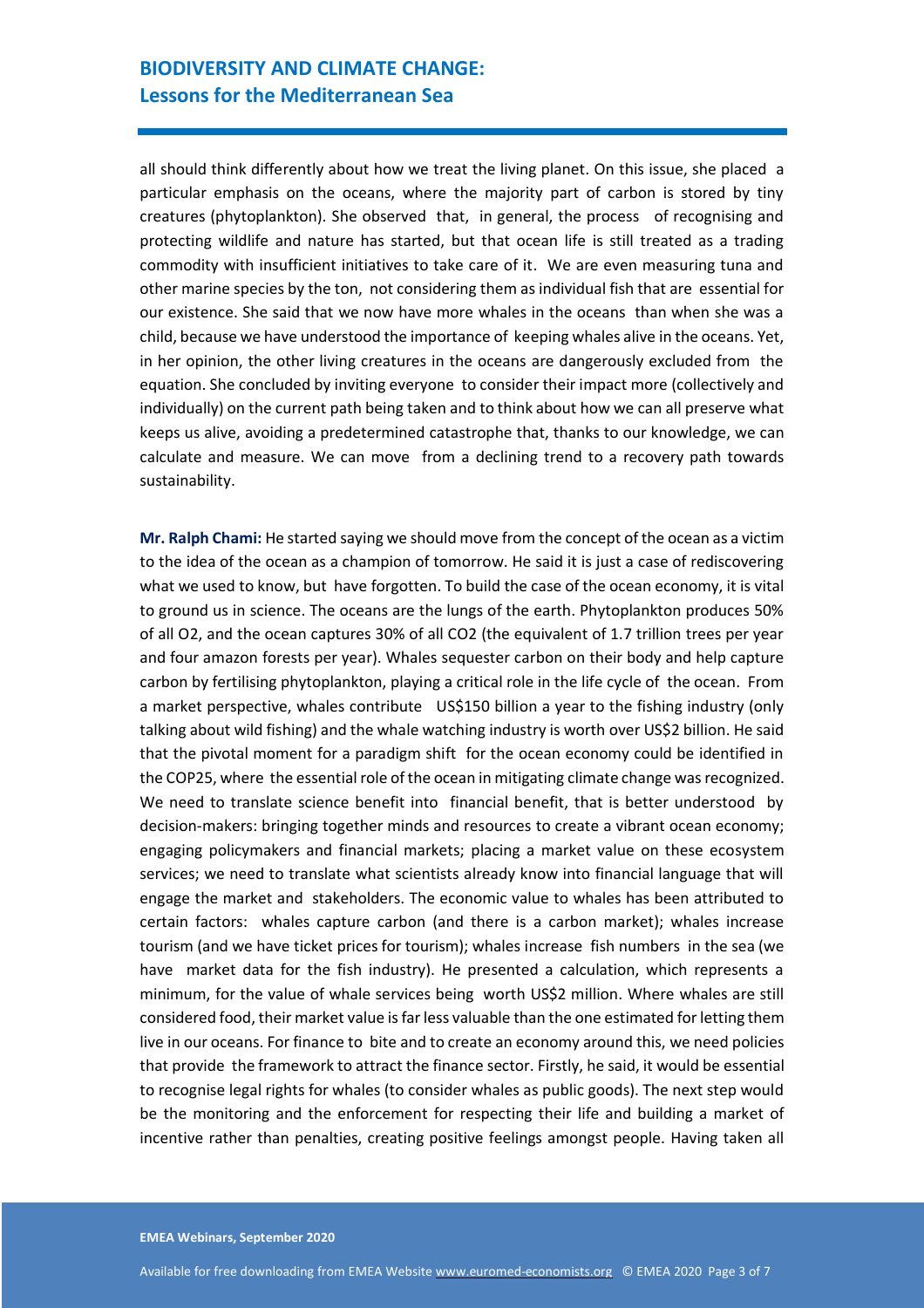#### **BIODIVERSITY AND CLIMATE CHANGE: Lessons for the Mediterranean Sea**

the previous steps, he said it would then be possible to talk about the ocean as a renewable resource, allowing for public-private partnership, encouraging community ownership and, consequently, creating employment opportunities. He stressed that this would be a win-win model and that the sustainability of our economic system depends on the sustainability of our ecosystem. He concluded that, only when we have an economic partnership with nature, can we talk about sustainable, inclusive and nature-friendly growth.

**Ms. Yara Saab:** She started by saying that the definition of blue bioeconomy includes the nontraditionally exploited groups of marine organisms and their commercial applications (traditionally speaking, the blue bioeconomy does not include fisheries or agriculture, perhaps from a legal perspective). The blue bioeconomy has received much more attention since the adoption of SDGs. States have been entering into international agreements on climate change on the one hand and marine biodiversity on the other, for around three decades now. The main framework for climate change is the 1992 UN FCCC, followed by the subsequent Kyoto Protocol and the 2015 Paris Agreement. These instruments aim at stabilising greenhouse gas concentrations in the atmosphere, at the level that would prevent dangerous human interference with the climate system, in a timeframe that would allow the climate to adapt naturally. She recalled that the Paris Agreement's essential aim is to strengthen the global response to the threat of climate change, by keeping the rise in global temperature this century well below 2 degrees Celsius degree. Climate change and marine protection legal regimes have always been designed as separate bubbles; in fact, in the Paris Agreement, there is reference to the ocean for the first time in an international agreement, but only in its preamble. At the same forum in Paris, the initiative "Because the ocean" was launched and, since then, important diplomatic work has been deployed, so that at the last COP25 closer links were finally established between climate change and marine health. She moved to the legal coverage of marine biodiversity. The applicable legal text is the Convention on Biodiversity (CBD), in which the objectives are the conservation of biological diversity, the sustainable use of its components, and the fair and equitable sharing of the benefits. Nevertheless, this only applies to national jurisdictions of partner countries. Later on, the GA of the UN launched the "Beyond National Jurisdictions" (BBNJ), an international conference on international legally binding instruments for the conservation and the use of marine biodiversity, in areas beyond national jurisdictions (under the United Nations Convention on the law of the sea, which constitutes the oceans). Since then, the process has been ongoing and the international community is expected, within the next few years, to adopt a text addressing various issues. Moving to the Mediterranean context, she said that the reference point at the regional level is the 1995 Barcelona Convention for the protection of the marine environment. From the Convention, the contracting parties should take all appropriate measures to protect and preserve biological diversity in the Mediterranean. By expressively providing for the possibility of establishing specially protected areas of Mediterranean interest in areas beyond national jurisdictions, the Barcelona Convention and its protocol is a pioneering document at the regional level. Nevertheless, she said that only 9% of the surface of the Mediterranean Sea is bound by a legal framework. She concluded by stating that, at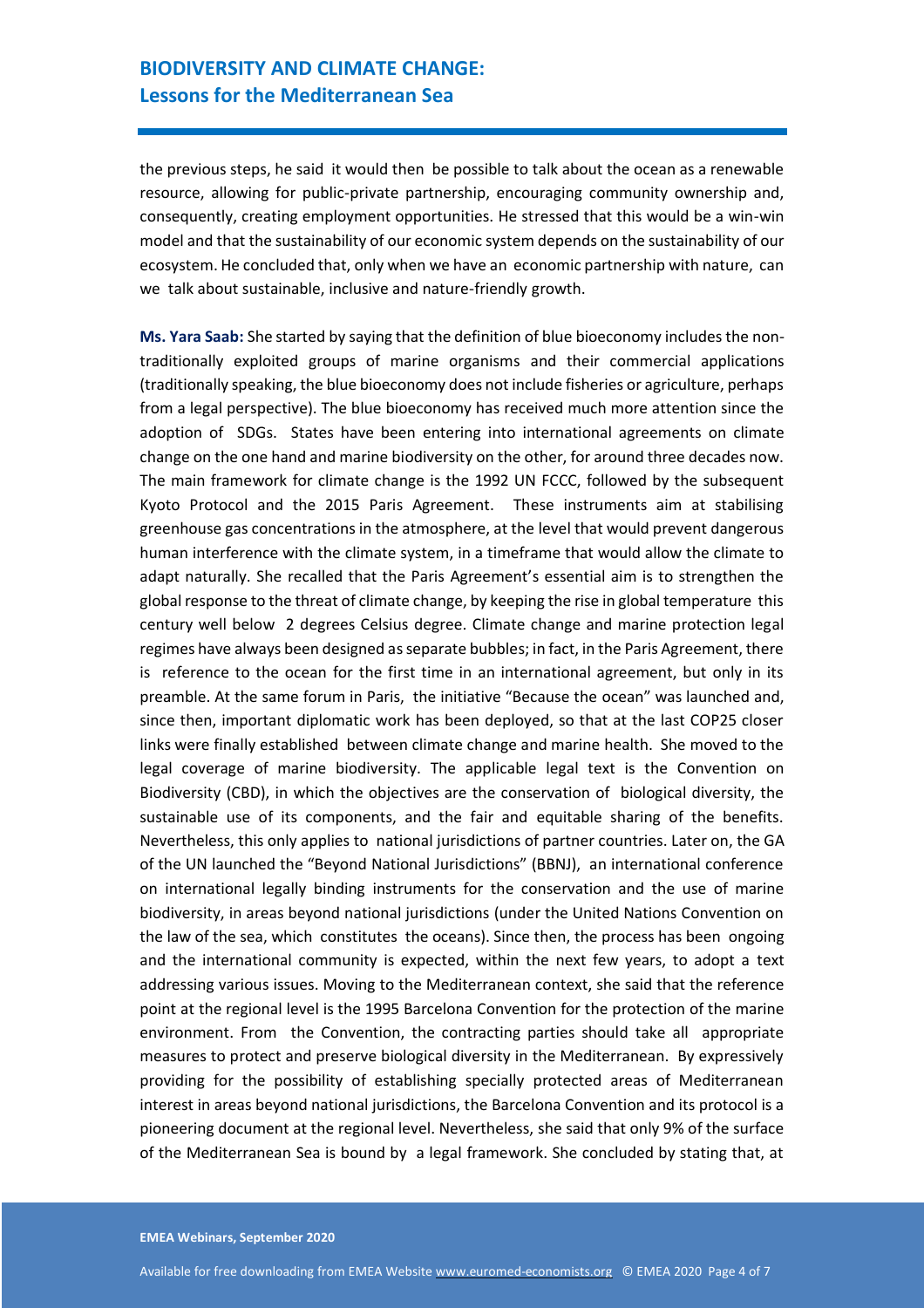#### **BIODIVERSITY AND CLIMATE CHANGE: Lessons for the Mediterranean Sea**

the European level, blue economy encompasses all sectoral and cross-sectoral economic activities related to the ocean/sea/coast, but without any reference to sustainability. At the UfM, in 2015, ministers recognised the importance of the blue economy, adding sustainable development as being one of its main characteristics. In December 2019, in Naples, the ministers of the contracting parties to the Barcelona Convention considered that the resources of the Mediterranean should trigger economic prosperity, contributing to the stability of the region with green jobs and innovation opportunities for the maritime economy sector (being traditionally or emerging, therefore to include bioeconomy). They committed to blue economy and paving the way for the adoption of more policies at the regional level to that end. She mentioned that the Regional Activity Centre for Sustainable Consumption and Production was launching the "Switch-Med" project, to establish the blue economy component and support Mediterranean countries in making the switch to sustainable consumption and production patterns in the blue economy. She concluded by proposing a bioeconomy model that should be realistic (having in mind all the different sectors involved), multidisciplinary, exhaustive, equitable and inclusive*.*

**Ms. Patricia Morales:** She stressed that oceans are essential for the ecosystem: they represent 15% of the animal proteins that support our food security; they regulate our climate, producing half of the oxygen in the Earth's atmosphere; oceans absorb 26% of anthropogenic carbon dioxide emissions into the atmosphere; they are also an essential engine for the global economic growth. It is estimated that around 61% of the world's total GDP comes from the ocean and coastal areas located less than 100 km from the coast, but this value doesn't take into account the marine ecosystem. The green economy is defined as one that results in improved human well-being and social equity whilst significantly reducing environmental risks and ecological scarcities (ONU 2018). The problem is that, usually, the environmental sacrifice zones are made to compete with employment and subsequent contribution to GDP; this discussion is misguided, since what is needed is the economic valuation of marine ecosystem services. She said that, without an economic database that produces a valuation of ocean ecosystem services, there is no way of valuing ecosystem damage and its impact on GDP. The Meri Foundation promotes sustainable development through scientific research and environmental education. They started a project in Chile, the Blu Boat Initiative, that seeks to protect whales and monitor the oceans to address the climate crisis. The pilot project started in Northern Patagonia, Chile, with the highest concentration of blue whales and other cetacean species in Chile. The project is based on the monitoring of whales in the ocean, with the aim also of building a database, since the system will also allow the monitoring of oceanographic factors that affect climate change. The project also tries to provide an economic evaluation of the marine ecosystem service. She said that the economic assessment is critical in allowing policymakers and the private sector to be more engaged in fighting climate change; putting a price on these services means providing a fee for the eventual damage to these services. The climate change fight must be multidimensional, she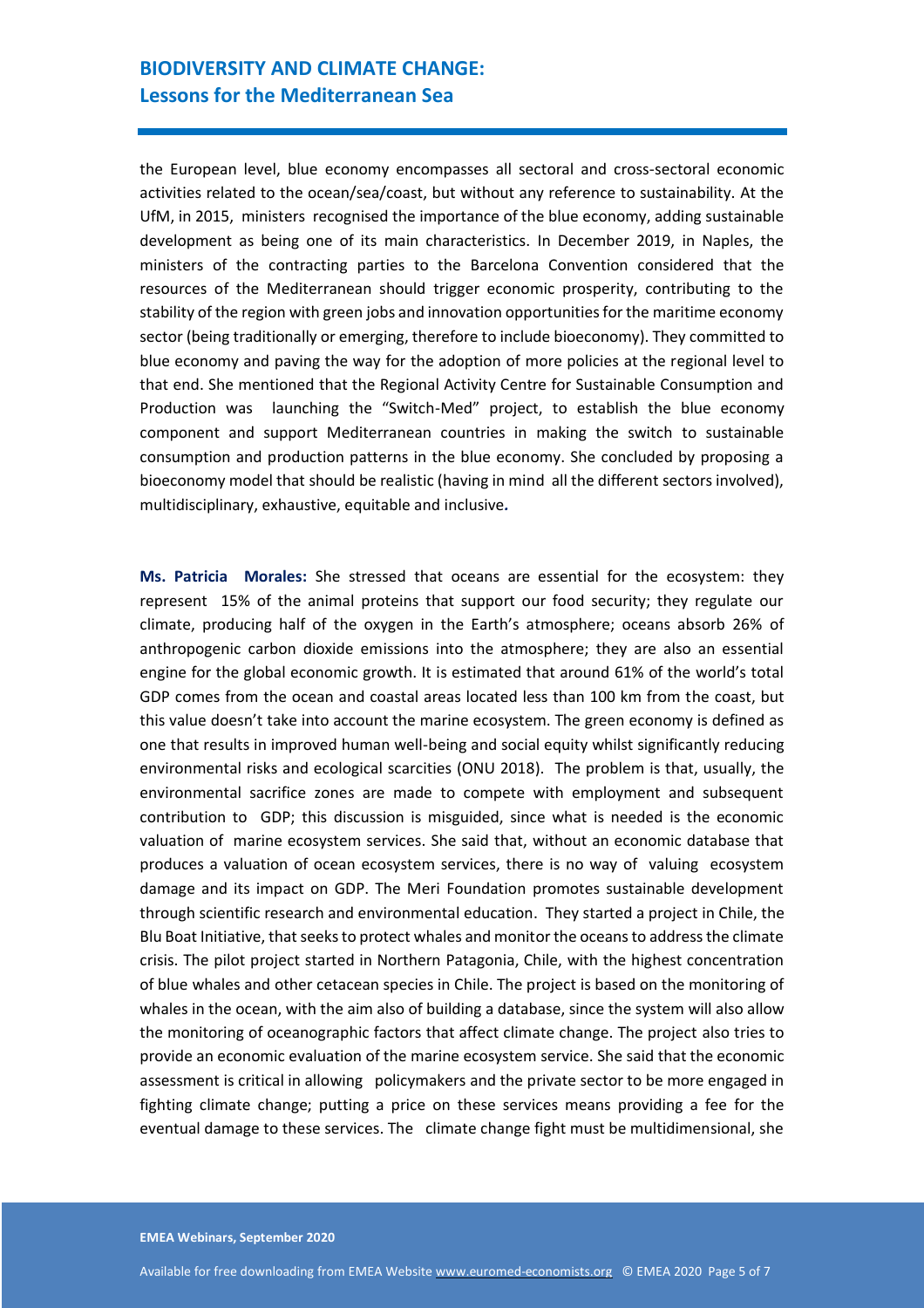said. All the dimensions coming together (environmental, social, cultural and financial) can build a new institutionalism.

**Ms. Alessandra Sensi:** She started by saying that the Mediterranean region has been engaging with the green and blue economy for a relatively long time and that, indeed, this is a pioneering area s in this respect. The blue economy community has been developed over recent years and includes policymakers, academics and the private sector. She said that the Mediterranean region had built a positive agenda with multilevel, multinational and multidisciplinary stakeholders. The UfM refers to the blue economy by considering sustainability as being embedded in it and is currently preparing two important ministerial meetings: one on the environment and climate change and the other on the blue economy. She said that the first UfM Ministerial Environment and Climate Change (ENV and CA) (Athens, May 2014) was very important in terms of what the Mediterranean region decided to do. It was a conceptual shift from pure de-pollution to a pollution prevention strategy linked to climate change; therefore, the region can be considered as the pioneer of the Green Deal. The approach finds sustainable consumption and production as the lead to the green and low carbon economy. The UfM tried to bring the region together, to build a "Med as One" bridging North and South programmes and connecting finance, to capitalize and upscale the entire area. She mentioned some points that will lead the UfM Ministerial Meeting on ENV and CA: the promotion of an indicator of economic growth beyond GDP; enabling environmental, sustainable investments; the elimination of subsidies, the promotion of eco-incentives and market-based approaches; strong and coordinated economic plans, capable of triggering new economic models, where climate and environmental risks and opportunities are mainstreamed into public policymaking, financial systems etc. as a base for going from a linear to a circular economy in the Mediterranean. The UfM is working on some environmental and climate change axes. The main ecological axes are: support the transition to a green, circular and socially inclusive economy, based on sustainable consumption and production practices and nature-based solutions; prevent and reduce pollution on land, sea and air; protect, preserve, manage and restore natural resources in the Mediterranean region within an integrated ecosystem approach, including terrestrial, marine and coastal. The main axes for climate change are science-policy interface, cooperation on NDC sectors and national measures; climate finance (the UfM has produced a sort of IPCC report on the Mediterranean). She moved to talk about the blue economy plan, including many initiatives. One particular initiative she mentioned is the "BLUEMED", sponsored by the European Commission, furnishing operational tools for developing a sustainable blue economy in the Mediterranean area. She concluded by mentioning the priority themes that came out from a UfM online consultation for a joint action: governance, fisheries and aquaculture; maritime transport and ports; tourism; marine renewable energy; climate change; blue litter; maritime security and surveillance.